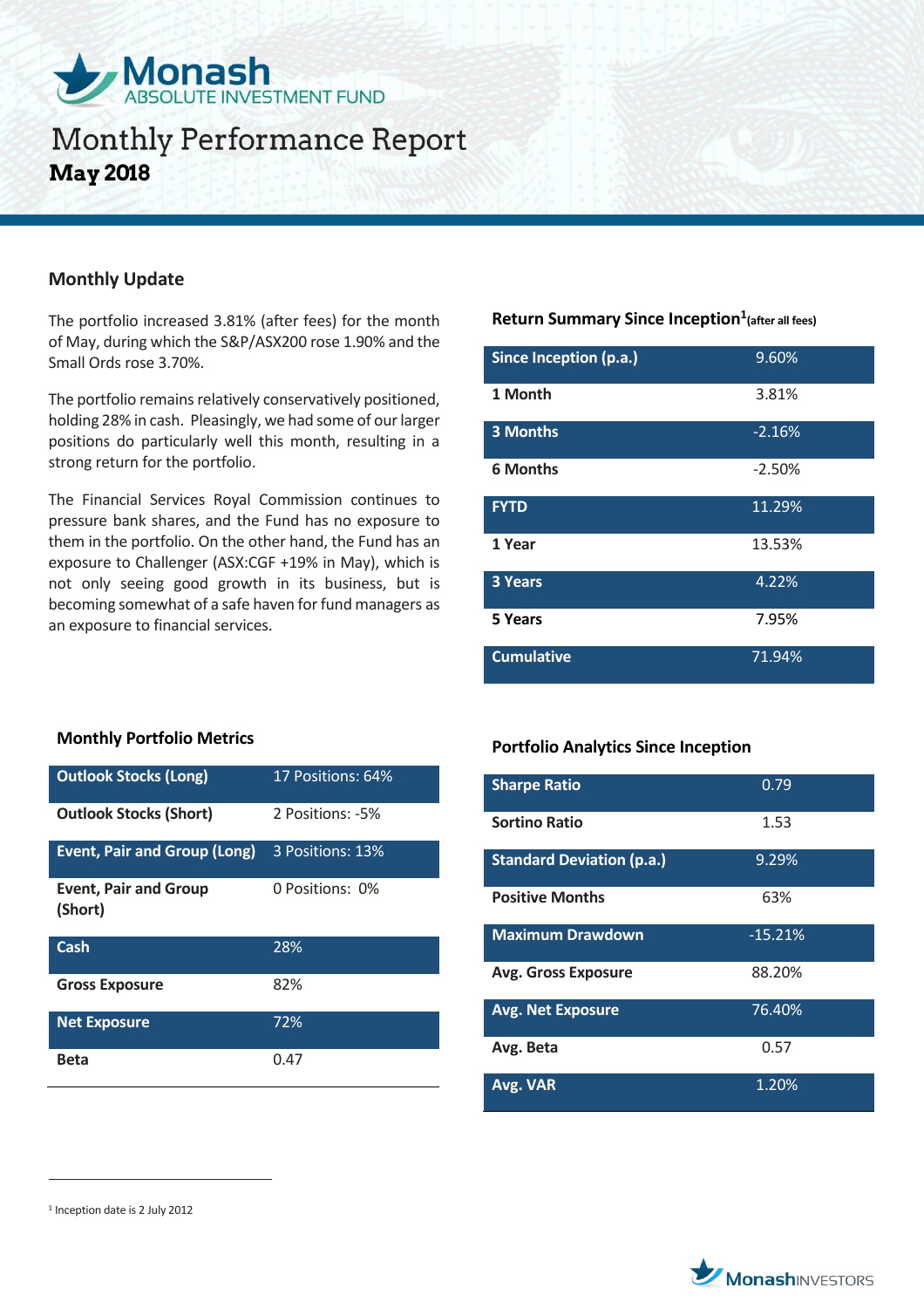

# **Monthly Performance Report May 2018**

Other noteworthy positive contributors this month were:

**Emeco** (ASX: EHL) +27%: Emeco is Australia's largest lessor of heavy mining and construction equipment, such as dozers, diggers, trucks and graders. It is a highly cyclical industry, and right now the equipment rental market is in its positive phase. Excess inventory in the second hand market has dried up, the lead time to acquire new vehicles is extending beyond a year, and rental rates are rising.

Emeco as a stock is in its up phase too. New brokers' analysts are initiating coverage, and the analysts are progressively increasing their earnings forecasts and price targets.

Emeco's cashflow is rising strongly due to higher rates of asset utilisation and higher rental rates on those assets. It is on somewhat of a "capex holiday" because the age of its fleet is low, and it is putting that cash to good use – paying down its debt.

It has also been raising equity to enable what has become a rather rapid consolidation of its industry, resulting in cost synergies as well as increased pricing power. It has been raising equity to do so (not debt) which has made its gearing ratios improve quickly.

Emeco's latest acquisition occurred early in May. Matilda Equipment supplies late model, low hour mining equipment rentals. While Matilda has historically sold its equipment towards the end of its first major component life, Emeco can better take advantage of it by maintaining it through its own workshops and then place it back into its equipment hire fleet, to customers who do not require near new equipment. The stock responded positively to the capital raise and aacquisition.

**Lovisa** (ASX: LOV) +20%: Lovisa presented at a Sydney conference in early May, and later in the month conducted an investor day at its head office in Melbourne.

Lovisa is a retailer of fast fashion jewellery, such that it designs and has manufactured its own, branded, inventory. Because it is vertically integrated, unlike a third party retailer such as a department store or a JB Hi-Fi, its inventory does not face direct competition. Another strength is its cookie cutter approach to rolling out and managing stores, which allows its client facing staff to focus on sales.

As its overseas store roll out moves beyond beach heads, Lovisa is rerating. The expectation of an acceleration of the store roll-out is now driving the stock price. A much greater rate of growth in new stores has always been a key part of our investment thesis because of our focus on recurring business situations and and patterns of behaviour.

The key takeaways from it's investor day were that:

- Senior employees from across the business have the skills and experience to support and execute the Executive Team's plans.
- Lovisa has a competitive edge in its systematic approach to identifying early jewellery trends, focussing on "speed to market" and exiting the product once "late majority" has been achieved.
- It has relentless focus on unit and store economics. Floorplans are developed weekly, with about 50% of range altered in stores each week, while 15% is considered core.

opinions and estimates included in this document constitute judgments of Monash Investors as at the date of this document are subject to change without notice. Perpetual is not responsible for this document.